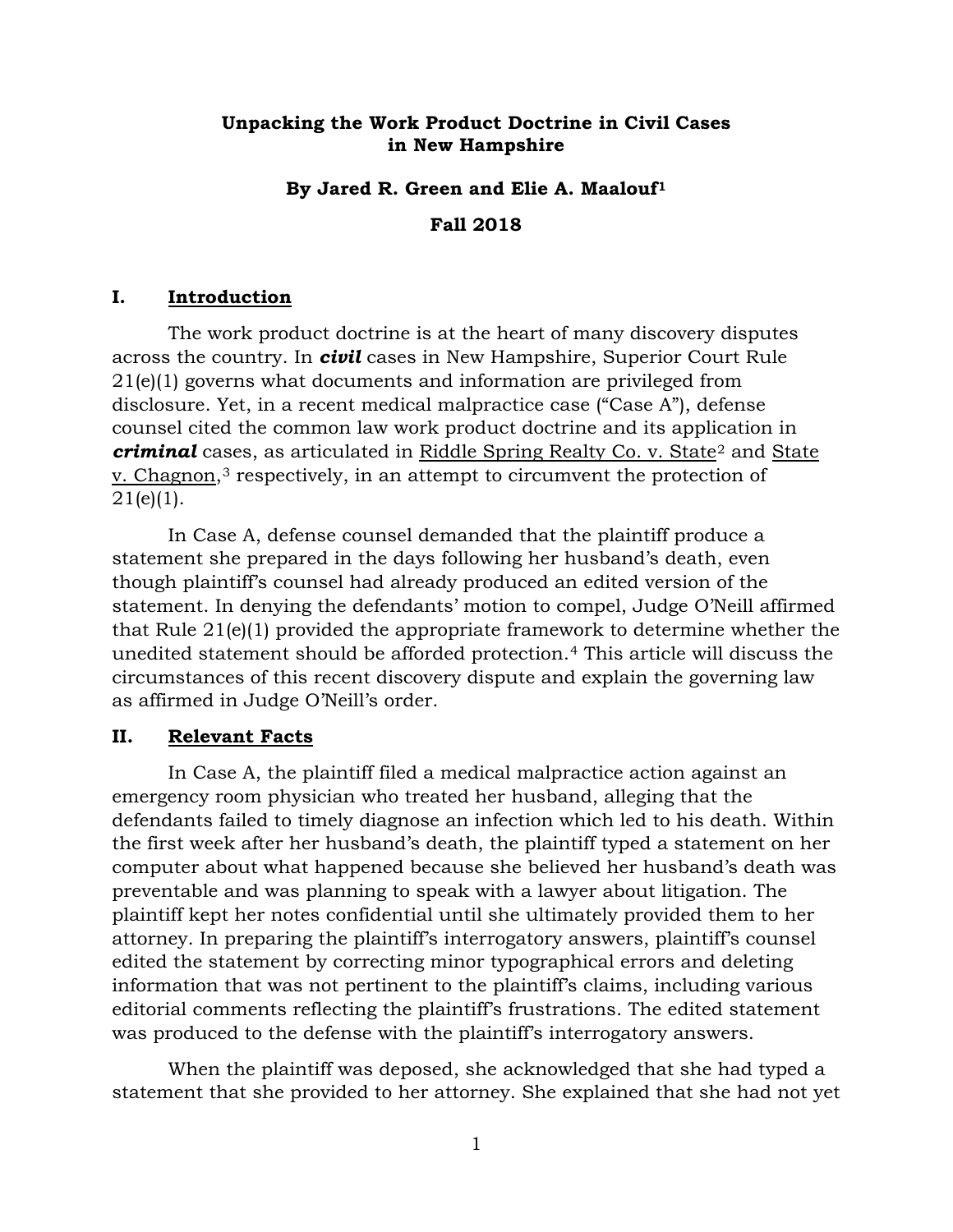retained an attorney when she created the statement, but she was not asked whether she was planning to speak with an attorney or whether she was considering litigation when she created the statement. Defense counsel learned about the unedited statement at the beginning of the deposition and proceeded to question the plaintiff for the next three hours. Defense counsel went over the edited statement with the plaintiff and took the opportunity to fully probe her involvement in and knowledge of the events that led to her husband's death.

### **III. Relevant Law**

In the 1966 case of Riddle Spring Realty Co. v. State,<sup>[5](#page-6-4)</sup> our Supreme Court articulated the common law work product doctrine, adopting the definition supplied by the United States Supreme Court in Hickman v. Taylor[6](#page-6-5). [7](#page-6-6) In Riddle Spring, the court explained that work product is "the result of an attorney's activities when those activities have been conducted with a view to pending or anticipated litigation."[8](#page-6-7) In order to constitute work product, the "lawyer's work must have formed an essential step in the procurement of the data" sought by the opponent and the lawyer "must have performed duties normally attended to by attorneys."[9](#page-6-8) Thus, under New Hampshire's common law, an attorney's work product consists of the attorney's "mental impressions, conclusions, opinions or legal theories" and may also include correspondence, memoranda, and reports.[10](#page-6-9)

Our Supreme Court further addressed the work product doctrine and its application in *criminal* cases in State v. Chagnon.[11](#page-6-10) In Chagnon, the defendant was convicted of attempted murder and appealed, arguing that the Superior Court violated the work product doctrine by granting the State's motion to compel the contents of an investigative file.[12](#page-6-11) Before the trial, the State requested that the defendant provide copies of all statements of any witnesses taken by the defendant's counsel, his private investigator, or anyone acting on the defendant's behalf.[13](#page-6-12) The defendant produced a redacted copy of the victim's statement and argued that disclosing the redacted sections would reveal his defense theory.[14](#page-6-13) The judge conducted an *in camera* review of the unredacted statement and granted the motion, finding the statement contained only factual information and did not include the investigator's comments or any theory or defense.[15](#page-6-14) In concluding that the trial court did not err in granting the State's motion, the Supreme Court held that "[w]itness statements that contain purely factual information should not be considered work product."[16](#page-6-15)

When Riddle Spring was decided in 1966, the court did not have the benefit of a governing court rule. Since then, the court enacted Superior Court Rule 21(e)(1), applicable in *civil* cases, which states as follows: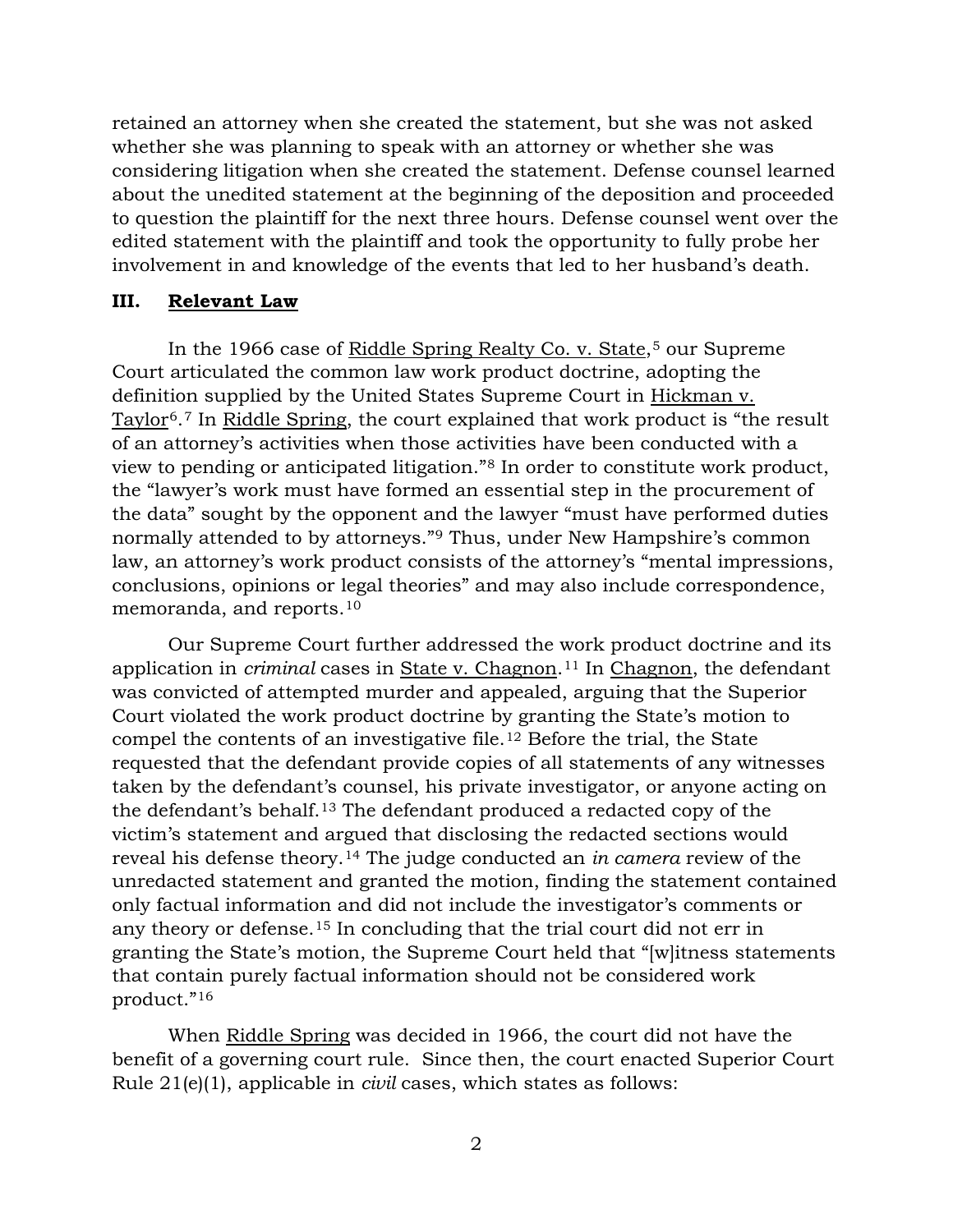A party may obtain discovery of documents, electronically stored information and tangible things otherwise discoverable and prepared in anticipation of litigation or for trial by or for another party or by or for that other party's representative (including his or her attorney, nonattorney representative, consultant, surety, indemnitor, insurer, or agent) only upon a showing that the party seeking discovery has substantial need of the material in the preparation of his or her case and that he or she is unable without undue hardship to obtain the substantial equivalent of the materials by other means.

#### **IV. The Parties' Arguments**

Defense counsel raised a number of arguments, in Case A,in support of their position that the statement prepared by the plaintiff in the week after her husband's death could not be regarded as work product. First, they argued that the work product protection did not apply because litigation was not pending or even anticipated when the document was created.[17](#page-6-16) Next, citing Riddle Spring and Chagnon, they contended that the statement did not constitute work product because it did not contain any mental impressions, conclusions opinions, or legal theories of the plaintiff's attorney; rather, it was simply a recitation of facts and a description of the days leading to the death of the plaintiff's husband. Lastly, defense counsel argued that they were entitled to the statement—even if it was work product—because they had a substantial need for the statement as it would provide invaluable information about the decedent's final days and it would provide a more complete, and more accurate, picture of what happened to the decedent. In this respect, defense counsel also claimed that they were unable to obtain the substantial equivalent of the statement through other means because the plaintiff was unable to identify what information was deleted from the statement produced in discovery.<sup>[18](#page-6-17)</sup>

 We countered that Riddle Spring had no bearing on Case A. With a dulyenacted court rule now in place, Riddle Spring's articulation of the common law work product doctrine was expressly abrogated along with all common law privileges in favor of those expressly set forth in the constitutions, statutes, and court rules.[19](#page-6-18) Thus, a New Hampshire Superior Court judge presiding over a civil case in 2018 must apply the plain language of Rule 21(e)(1), which does not limit protection to the mental impressions of an attorney or withdraw protection from purely factual information. In fact, it says nothing at all about either of those things. Instead, the rule promulgated by our Supreme Court for application in civil cases creates a blanket—yet conditional—protection for all documents and information prepared in anticipation of litigation or trial by or for an opposing party.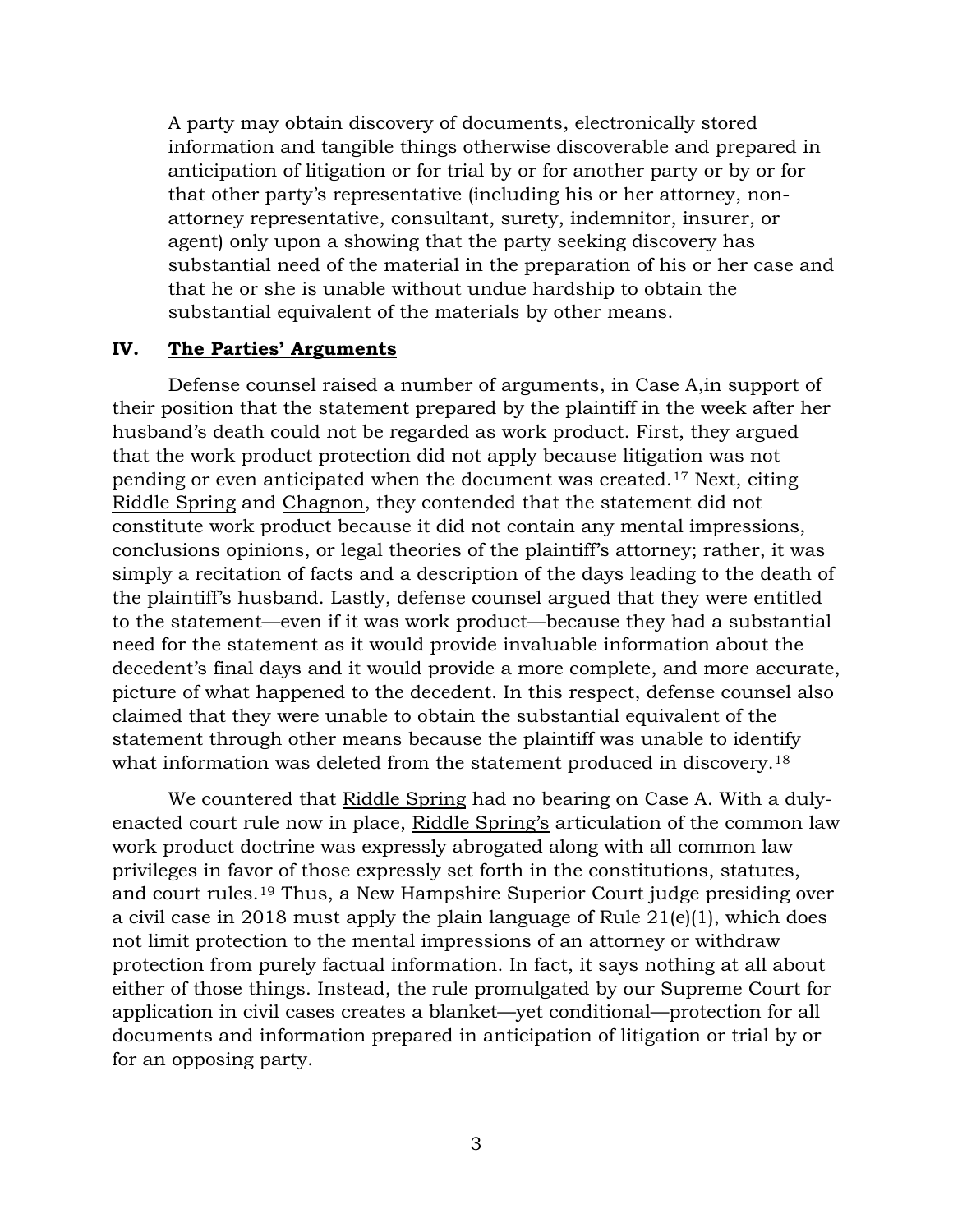Similarly, we argued that the Chagnon decision, which created a brightline distinction between an attorney's mental impressions and purely factual information, was inapplicable as well. We pointed out that the court in Chagnon was not interpreting Rule 21(e)(1), but was instead applying an entirely different rule applicable to criminal cases. In fact, Chagnon was careful to explain that "the work product doctrine was intended to be applied differently in criminal and civil cases."[20](#page-6-19) It even emphasized that the civil rule is not applicable to criminal cases, which are governed by a rule establishing a broad presumption of reciprocal discovery. The court recognized that "nothing in [the criminal rule] suggests that the civil standard…applies to criminal cases."[21](#page-6-20)

We noted that, in Holley v. Exeter Hosptial, Inc., et al.<sup>[22](#page-6-21)</sup>, Judge McHugh declined to apply Chagnon in a civil case. Judge McHugh explained that Rule 21(e)(1) was enacted in 2013 as a part of the comprehensive Rules of the Superior Court of the State of New Hampshire Applicable in Civil Actions.[23](#page-6-22) Despite the fact that Chagnon had been decided eighteen years earlier, Rule 21(e)(1) carried forward the same language as its precursor. Judge McHugh found this significant because "the recent overhaul of the civil rules gave its drafters an opportunity to change the criteria for discovery and broaden the language to parallel the reciprocal discovery required in criminal cases and yet no such change was made."[24](#page-6-23) With this in mind, Judge McHugh concluded that despite Chagnon:

the criteria for discovery in civil cases under the work product rule is not simply production of all requested documents minus the mental impressions or litigation strategies of an attorney. Rather, those documents that have in fact been prepared in anticipation of litigation require the requesting party to satisfy the two prongs set fort in [Rule  $21(e)(1)$ , to wit, the fact that it has a substantial need for the materials requested and further that it is unable without undue hardship to obtain the substantial equivalent of those materials by other means.[25](#page-6-24)

 Having dealt with Riddle Spring and Chagnon, we argued that the plaintiff's unedited statement qualified for protection under Rule 21(e)(1) because it was a document prepared in anticipation of litigation by a party. To establish the necessary factual predicate, we provided the Court with an affidavit from the plaintiff confirming that she wrote the statement to document her concerns because she planned to provide them to an attorney for the purpose of learning her legal rights.

 The defense contended that the plaintiff's typed statement could not qualify as work product because the plaintiff had not yet retained a lawyer when she created the document. However, Rule 21(e)(1) does not even hint at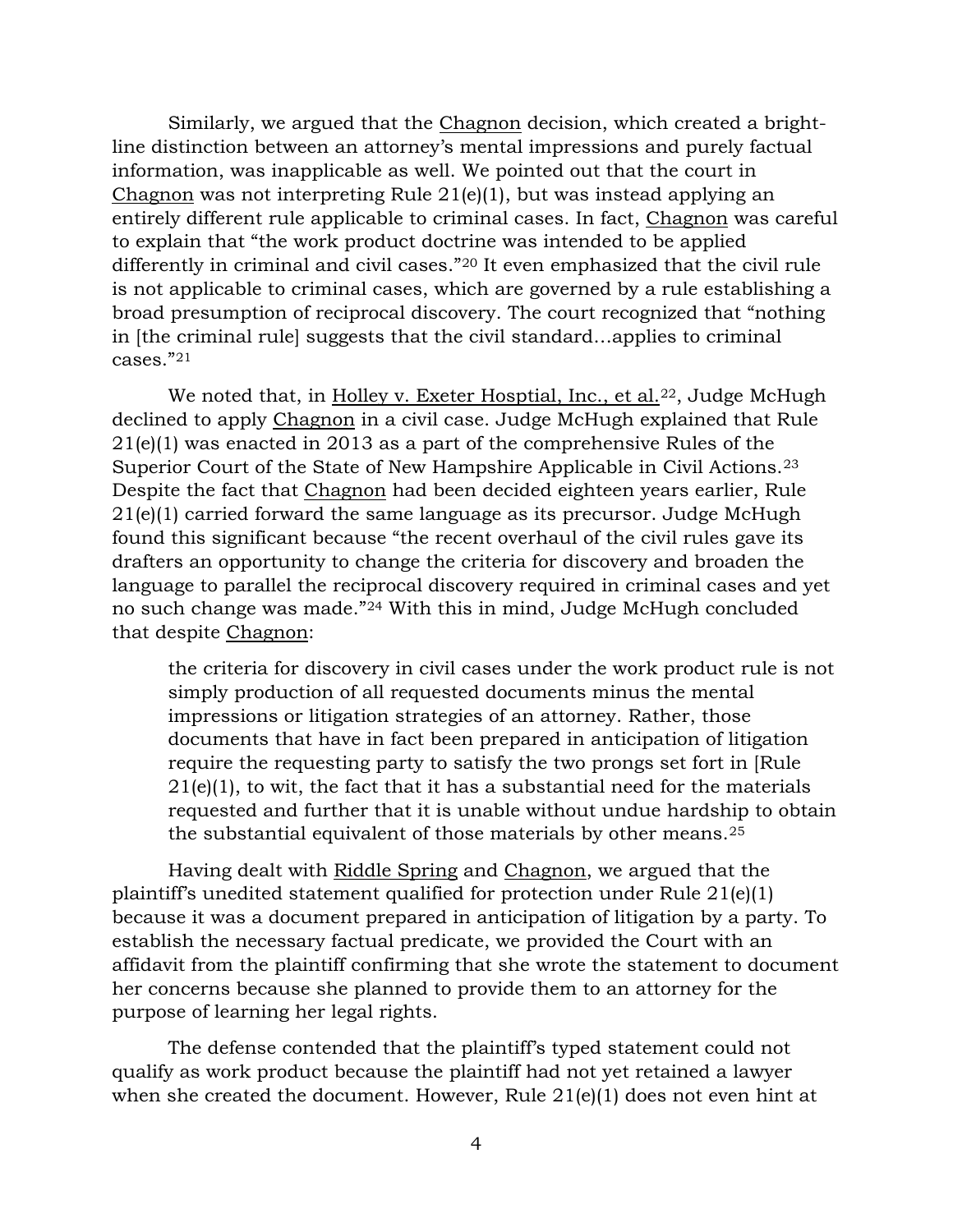such a requirement. The only question is whether the document was created "in anticipation of litigation or for trial."[26](#page-6-25)

 While our Supreme Court has never commented on the meaning of "in anticipation of litigation," Judge McNamara recently examined the issue in Coutu v. State<sup>[27](#page-7-0)</sup> and explained:

It has long been settled that no litigation need be pending to satisfy the "in anticipation of litigation" requirement. The work product doctrine applies to material prepared when litigation is merely a contingency. Courts have begun to take the view that the appropriate criterion is that if the document would have been prepared regardless of whether there was any anticipation of litigation, it should not be deemed protected work product protected.[28](#page-7-1)

 Employing this view, or any other reasonable interpretation of the words in Rule 21(e)(1), we argued that the plaintiff's typed statement was created in anticipation of litigation. According to her sworn affidavit, the plaintiff prepared the document for the express purpose of facilitating her discussions with an attorney about litigation. Thus, litigation was a contingency when the plaintiff wrote the statement and she would not have created it if she were not anticipating litigation. We pointed out that, if Rule  $21(e)(1)$  required the document to have been created after the party retained an attorney, it would explicitly say so.

Of course, the protection of Rule  $21(e)(1)$  is not absolute; even if the unedited statement was prepared in anticipation of litigation, the defense was entitled to a copy if it could prove two things: First, that it had a substantial need for the unedited statement in the preparation of its case; and second, that it was unable without undue hardship to obtain the substantial equivalent of the statement by other means.

 It was our position that the defense could not meet its burden on either prong because it had the plaintiff's *edited* statement and it had a full opportunity to depose her about the facts set forth in the statement and any other relevant information she had. In the absence of a particularized showing that the document contained otherwise unavailable information, we contended that Rule 21(e)(1) flatly prohibited the compelled production of the unedited statement.

# **V. Judge O'Neill Correctly Denied the Defendants' Motion to Compel the Plaintiff's Unedited Statement**

In its decision, the Court first considered whether the unedited statement was protected under Superior Court Rule 21, implicitly recognizing that Superior Court Rule  $21(e)(1)$  governed the issue.<sup>[29](#page-7-2)</sup> Finding the defendants'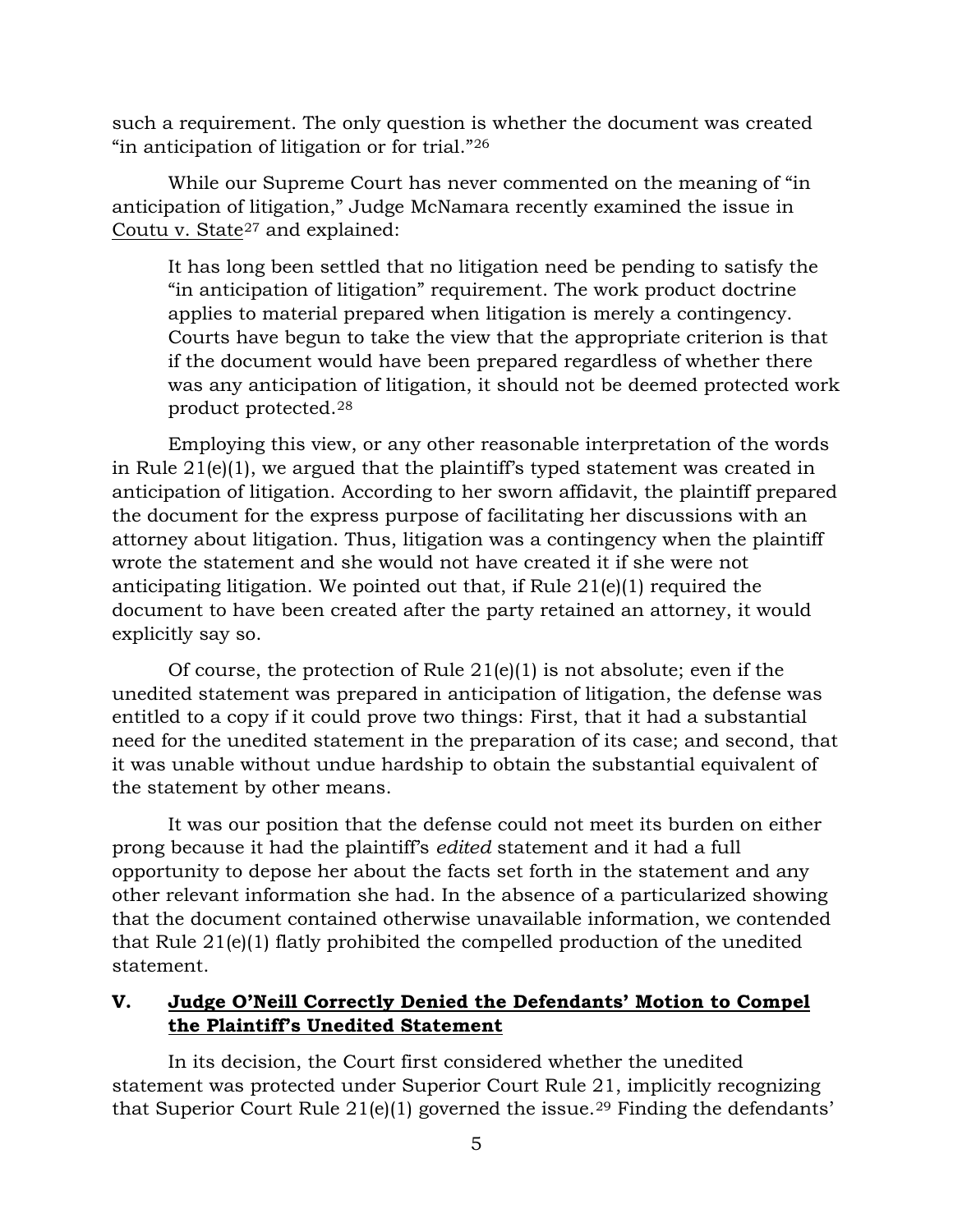argument that Rule 21(e)(1) only applied to a lawyer's work product unpersuasive, the Court explained it was "notable that the plain language of Rule  $21(e)(1)$  is not limited to the work product of a party's lawyer, as contemplated by the common law definition set forth in Riddle Spring."[30](#page-7-3) Moreover, the Court held that the protection provided by Rule 21(e)(1) was not limited to documents containing mental impressions, conclusions, opinions or legal theories of an attorney because Rule 21(e)(1) does not specifically reference the work product doctrine and "instead focuses generally on evidence 'prepared in anticipation of litigation.'"[31](#page-7-4)

Accordingly, the Court next determined whether the unedited statement was prepared in anticipation of litigation and therefore warranted the protection of Rule 21(e)(1). The Court, persuaded by Judge McNamara's reasoning in Coutu, rejected the defense's contention that the statement could not qualify as work product because it had been created before the plaintiff had retained an attorney or pursued litigation regarding her husband's death.[32](#page-7-5) Rather, the Court held that the "phrase 'in anticipation of litigation' necessarily implies that litigation has not yet been initiated, but is expected by the party creating the document."[33](#page-7-6) In light of the plaintiff's attestation that she created the document to facilitate discussions with an attorney, the Court was satisfied that the statement was created in anticipation of litigation and was therefore entitled to protection under Rule  $21(e)(1).^{34}$  $21(e)(1).^{34}$  $21(e)(1).^{34}$ 

Finally, the Court concluded that the "defendants failed to provide an adequate showing to warrant disclosure of the [s]tatement pursuant to Rule 21(e)(1)."[35](#page-7-8) Though the defendants claimed that the statement was vital to the defense of the case because of the invaluable information it would provide, the Court was unconvinced because the defendants had an opportunity to depose the plaintiff regarding any information they sought from the statement.[36](#page-7-9) Despite this opportunity to depose the plaintiff, the defendants did not claim that the plaintiff was unwilling or unable to answer their questions or that they did not have enough time to finish their questioning.[37](#page-7-10) The Court emphasized that though the plaintiff could not identify what was edited from the statement, this alone did not establish substantial need because the statement was not the only evidence of the decedent's last days.[38](#page-7-11) Furthermore, because the plaintiff drafted the statement, her testimony "clearly demonstrate[d] the substantial equivalent of the information sought by the defendants."[39](#page-7-12)

## **VI. Conclusion**

New Hampshire Superior Court Rule 21(e)(1) governs whether documents or information created in anticipation of litigation warrant protection in civil cases. To be privileged from disclosure under Rule 21(e)(1), the documents or information sought need not be the mental impressions, statements,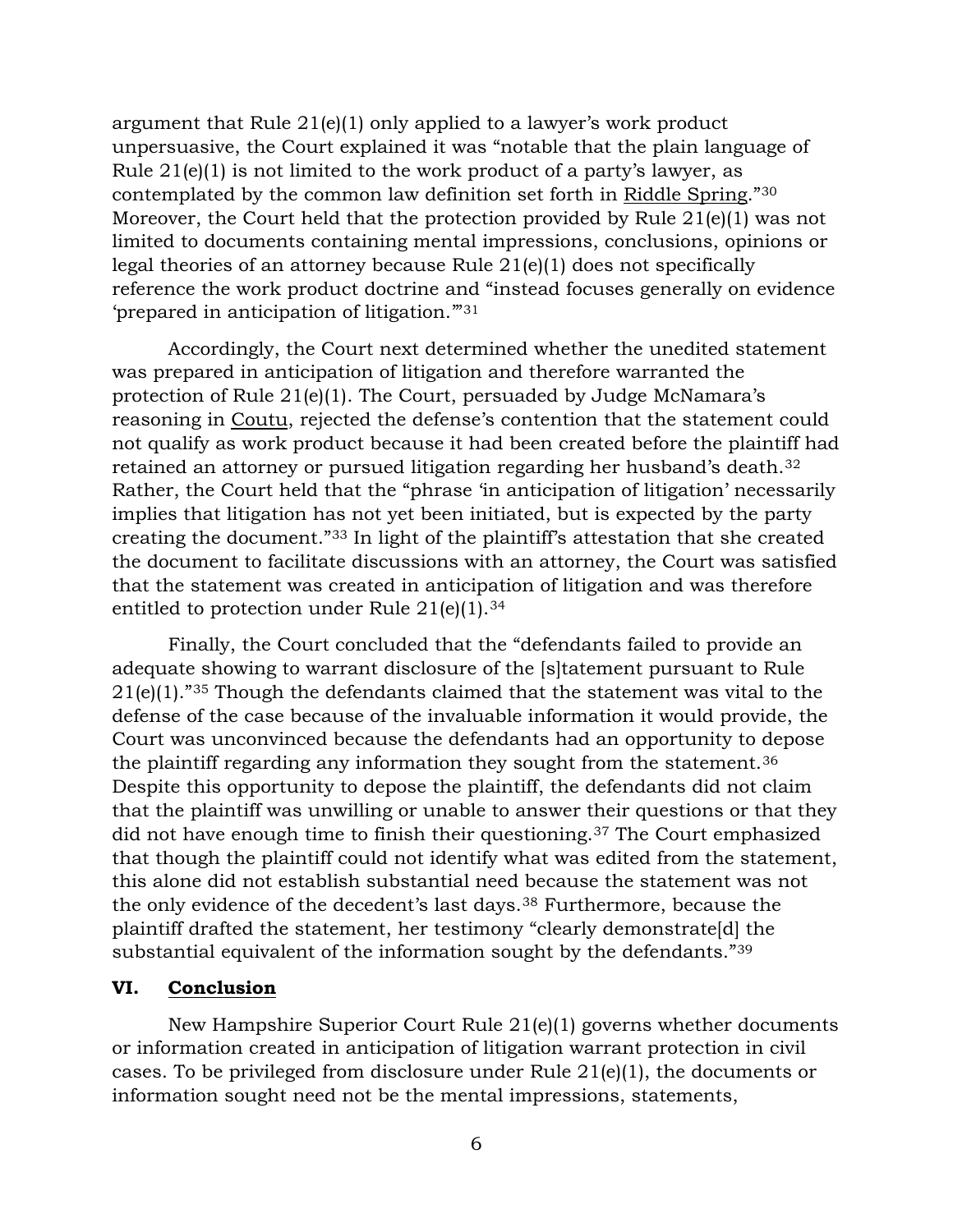conclusions, opinions or legal theories of an attorney. Rather, 21(e)(1) protects all documents or information so long as they were prepared in anticipation of litigation or for trial by or for another party. At least two New Hampshire Superior Court Judges have now recognized that "prepared in anticipation of litigation" necessarily implies that litigation, while expected, need not have been initiated.[40](#page-7-13) Accordingly, any documents created by a party in anticipation of litigation are protected unless the party seeking the documents can prove a substantial need and an inability to obtain its substantial equivalent without undue hardship.

<span id="page-6-4"></span><sup>5</sup> 107 N.H. 271 (1966).

<span id="page-6-9"></span><span id="page-6-8"></span><sup>9</sup> *Id*. <sup>10</sup> *Id*.

<span id="page-6-17"></span><sup>18</sup> *See* New Hampshire Superior Court Rule 21(e)(1).

<span id="page-6-18"></span><sup>19</sup> *See* N.H. Evid. R. 501.03. "Rule 501 Limits the sources of present rules of privilege to the federal and state constitutions, federal and state statutes and these Rules of Evidence and other rules of court. The existing common law is thus no longer a source of evidentiary privilege doctrine…" *Id*.

<span id="page-6-19"></span><sup>20</sup> *Chagnon*, 139 N.H. at 677.

<span id="page-6-20"></span><sup>21</sup> *Chagnon*, 139 N.H. at 677.

<span id="page-6-21"></span><sup>22</sup> Rockingham Cty. Super. Ct., No. 2012-CV-783 (Sept. 25, 2013).

<span id="page-6-22"></span><sup>23</sup> *Id*.

<span id="page-6-23"></span><sup>24</sup> Rockingham Cty. Super. Ct., No. 2012-CV-783 Order on Exeter Hospital's Motion for Clarification (Oct. 18, 2013).

<span id="page-6-24"></span><sup>25</sup> *Id*. at 3-4.

<span id="page-6-25"></span><sup>26</sup> New Hampshire Superior Court Rule 21(e)(1).

<span id="page-6-0"></span><sup>&</sup>lt;sup>1</sup> Jared R. Green and Elie A. Maalouf are attorneys at Abramson, Brown & Dugan in Manchester, New Hampshire. Their firm's practice focuses on representing plaintiffs in medical practice, personal injury, and product liability litigation.

<span id="page-6-1"></span><sup>2</sup> 107 N.H. 271 (1966) (defining work product).

<span id="page-6-2"></span><sup>3</sup> 139 N.H. 671 (1995) (suggesting factual statements are discoverable in criminal cases).

<span id="page-6-3"></span><sup>4</sup> *See* Lucy et al. v. LRGH Healthcare & Sandra Maruszak, M.D., Belknap Cty. Super. Ct., No. 211-2017-CV-167 (July 11, 2018) (denying defendant's motion to compel production of plaintiff's statement).

<span id="page-6-5"></span><sup>6</sup> *Riddle Spring*, 107 N.H. at 274 (recognizing while some information and documents may not be protected by the attorney client privilege, they may still be privileged under the work product doctrine).

<span id="page-6-6"></span><sup>7</sup> 329 U.S. 495, 510-11 (1947) (identifying as work product a lawyer's mental impressions, statements, beliefs, correspondence, memoranda, among others).

<span id="page-6-7"></span><sup>8</sup> *Riddle Spring*, 107 N.H. at 274.

<span id="page-6-10"></span><sup>11</sup> 139 N.H. 671 (1995).

<span id="page-6-11"></span><sup>12</sup> *See id*. at 672.

<span id="page-6-12"></span><sup>13</sup> *See id*.

<span id="page-6-13"></span><sup>14</sup> *See id*.

<span id="page-6-14"></span><sup>15</sup> *Chagnon*, 139 N.H. at 672.

<span id="page-6-15"></span><sup>16</sup> *Id*. at 676.

<span id="page-6-16"></span><sup>&</sup>lt;sup>17</sup> Defense counsel claimed that litigation was neither pending nor anticipated at the time the statement was made, but did not even ask the plaintiff whether she was considering litigation during her deposition or in her interrogatories.